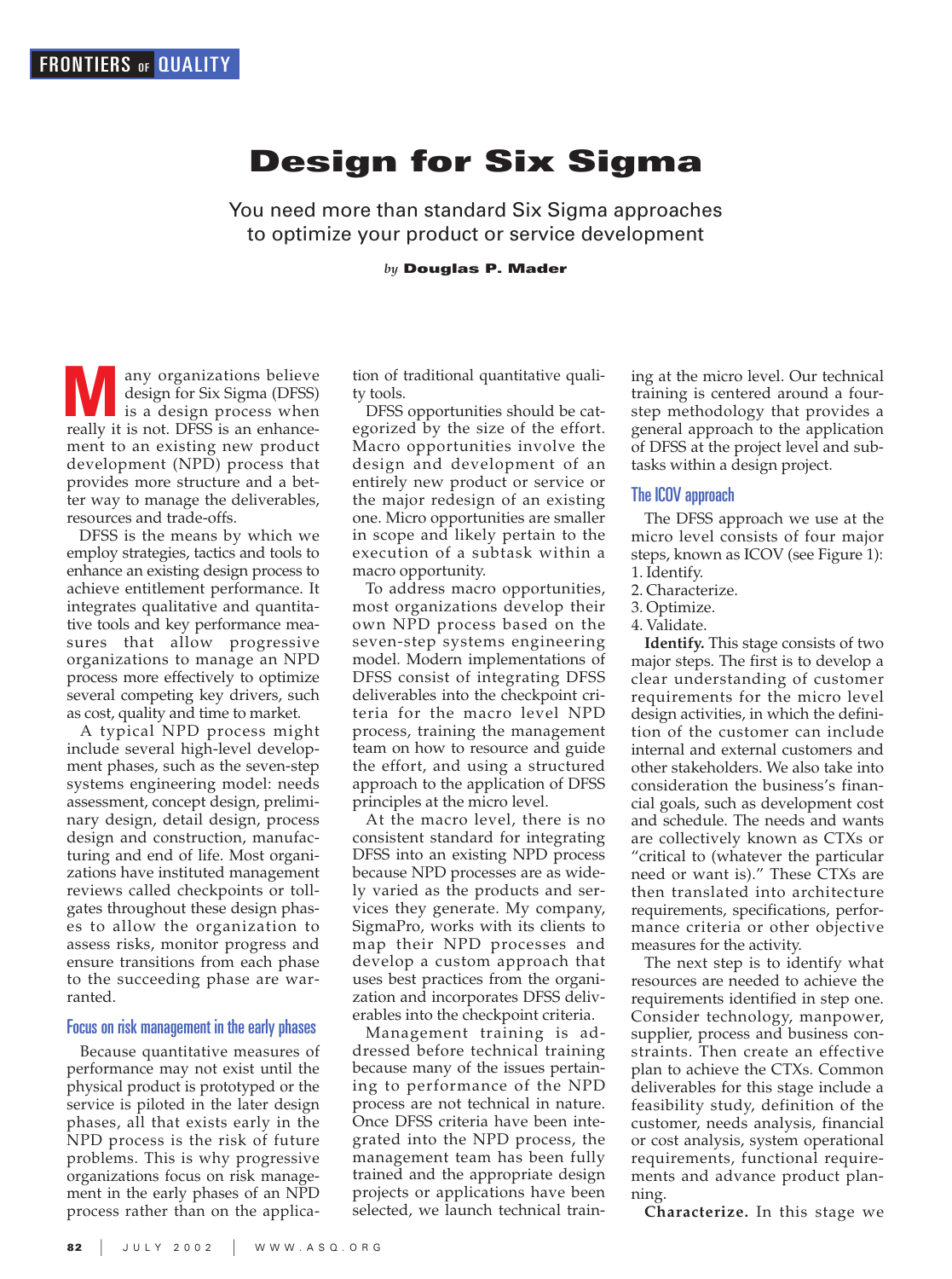develop, test and validate design concepts. Once we have identified the CTXs and determined the required level of performance, the designer or team may have several competing solutions or concepts. Pugh concept selection methods and enhanced quality function deployment (EQFD) matrices are often coupled with failure mode and effects analyses (FMEA) and cause and effect matrices to help organize the information pertaining to concept selection. Several other common tools employed in this stage include architecture block diagrams, functional flow diagrams, specification trees, functional hierarchy diagrams and process mapping.

If we have several competing concepts, we need to determine the measurement systems that will allow us to test the performance of the system for important design attributes. For product design attributes, we use statistical measurement capability methodologies, such as gage repeatability and reproducibility, and risk analysis. A common mistake DFSS practitioners make, however, is to assume we are only referring to hardware tests in this important step. In fact, subjective testing methods such as choice modeling, focus groups and customer interviews are equally as important as hardware testing.



For services, we need to find measurement systems, such as customer satisfaction, recommend rates, repurchase rates and perceptions of value, that allow us to measure performance subjectively. Tools such as surveys and process mapping coupled with FMEAs are extremely useful. Once we have determined the measurement systems that will give us the information we need regarding the performance of the design, we implement the concept testing process and evaluate the risk with regard to the CTXs. We can then make a decision to proceed or to revisit the design concepts.

**Optimize.** In this stage we make sure we have optimized the design with regard to customer and business requirements. For each CTX, the designer or team should identify the key product or process output variables (KPOVs) that relate to the desired performance. Once the KPOVs are identified, the next step is to find the key process or

product input variables (KPIVs) that we can control in order to optimize the KPOVs.

To quantify the relationship between KPOVs and their associated KPIVs, we develop transfer function models. These models provide information on how we can change the KPIVs to optimize the performance of the KPOVs and, therefore, the design.

For the construction of transfer function models, we have two alternatives. If we have a physics based equation, we can use calculus based methods to predict the mean, variance and capability for a KPOV based on the means, variances and capabilities of the KPIVs. Unfortunately, this method is extremely difficult even for simple problems and is rarely used.

The second method is to build empirical prediction equations using regression or other mathematical methods based on simulation or experimental results. Empirical prediction models allow us to predict the mean, variance and capability of a KPOV based on the means, variances and capabilities of the KPIVs.

Monte Carlo simulation is typically used for hardware scenarios, and discrete event simulation is used for service scenarios. Engineers often have simulation engines that are adept at modeling physical systems, and these tools have been standard practice for some time. Only recently, with the development of integrated process mapping and simulation tools, have similar methods become available to service designers.

After we develop transfer functions and optimize the system, we need to establish realistic performance criteria for the product or process. In other words, we establish the criteria that will be used to assess whether the process or product fulfills the customer's requirements. Then we estimate our risks to the desired performance of the CTXs using knowledge of the KPIVs, transfer functions and the predicted performance of the KPOVs.

A key question to ask is how well the system fulfills the customer wants and needs. If we can demonstrate the optimized design fulfills customer and business requirements, we will also want to assess